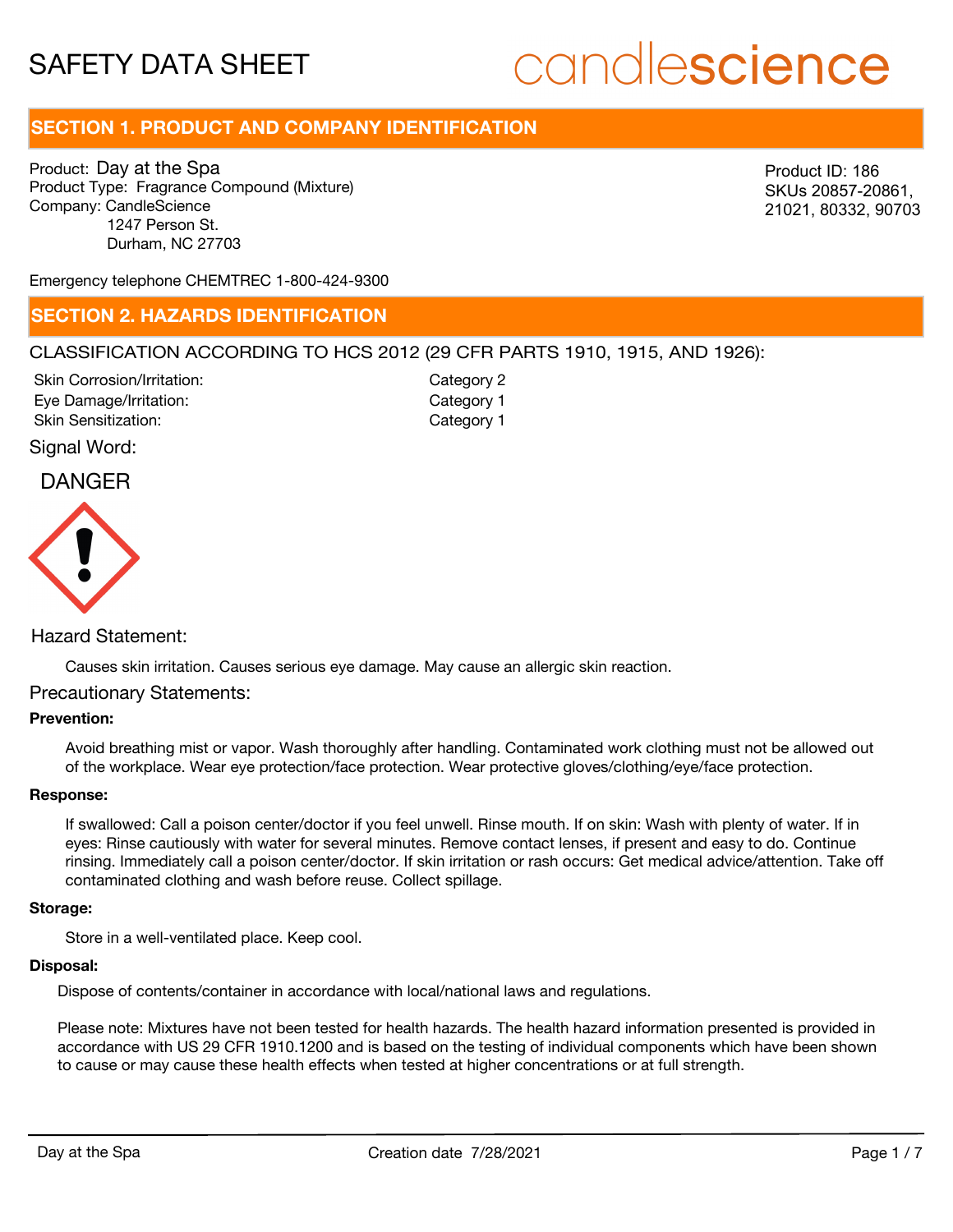# candlescience

## **SECTION 3. COMPOSITION/INFORMATION ON INGREDIENT**

| Hazardous components | CAS No.        | Weight %   |
|----------------------|----------------|------------|
| Benzyl benzoate      | $120 - 51 - 4$ | $30 - 70$  |
| Linalool             | 78-70-6        | $10 - 30$  |
| Geraniol             | $106 - 24 - 1$ | $5 - 10$   |
| Amyl salicylate      | 2050-08-0      | $5 - 10$   |
| Citral               | 5392-40-5      | $5 - 10$   |
| alpha Terpineol      | $98 - 55 - 5$  | $1 - 5$    |
| d-Limonene           | 5989-27-5      | $\leq 0.5$ |

## **SECTION 4. FIRST AID MEASURES**

### Inhalation:

Remove person to fresh air and keep comfortable for breathing.

### Skin contact:

Wash skin with plenty of water. Take off contaminated clothing. If skin irritation occurs: Get medical advice/attention. If skin irritation or rash occurs: Get medical advice/attention.

### Eye contact:

Rinse eyes with water as a precaution. Rinse cautiously with water for several minutes. Remove contact lenses, if present and easy to do. Continue rinsing. If eye irritation persists: Get medical advice/attention.

Ingestion:

Call a poison center/doctor/physician if you feel unwell.

### Most important symptoms:

Irritation. May cause an allergic skin reaction. Serious damage to eyes.

Indication of immediate medical attention:

Treat symptomatically.

### General information:

N/A

# **SECTION 5. FIREFIGHTING MEASURES**

Suitable extinguishing media:

Foam, carbon dioxide, or dry chemical.

Unsuitable extinguishing media:

Avoid use of water in extinguishing fires.

Specific hazards: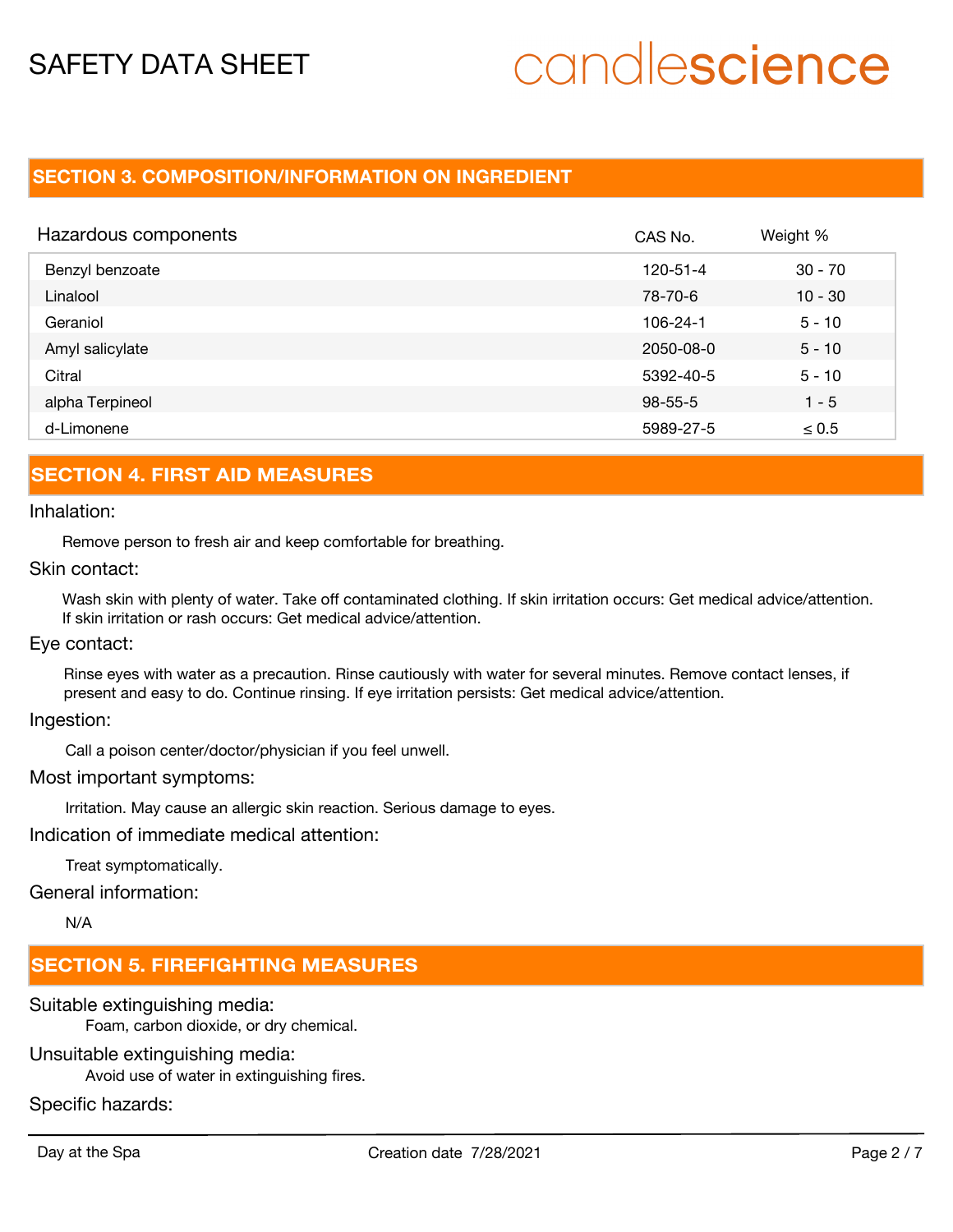# candlescience

During fire, gases hazardous to health may be formed. Do not allow run-off from fire fighting to enter drains or water courses.

### Special fire fighting procedures:

Wear self-contained breathing apparatus for firefighting. Move containers from fire area if it can be done safely. Use water spray jet to protect personnel and to cool endangered containers.

# **SECTION 6. ACCIDENTAL RELEASE MEASURES**

### Personal precautions, protective equipment and emergency procedures:

Evacuate personnel to safe areas. Remove all sources of ignition. Ensure adequate ventilation. Keep people away from and upwind of spill/leak. Wear appropriate protective equipment and clothing during clean-up.

### Environmental precautions:

Do not allow to enter into soil/subsoil. Do not allow to enter into surface water or drains. Dispose of in accordance with local regulations. Local authorities should be advised if significant spillage cannot be contained.

### Methods and materials for containment and cleaning up:

Soak up with inert absorbent material (e.g. sand, silica gel, vermiculite). Keep in suitable and closed containers for disposal. Clean contaminated floors and objects thoroughly while observing environmental regulations.

### **SECTION 7. HANDLING AND STORAGE**

### Precautions for safe handling:

Avoid contact with skin and eyes. Avoid prolonged inhalation of vapors. Wash hands and other exposed areas with mild soap and water before eating, drinking or smoking and when leaving work. Handle in accordance with good industrial hygiene and safety practices.

### Conditions for safe storage, including any incompatibilities:

Store in tightly closed and upright container in a cool, dry, ventilated area. Store away from light, heat, and sources of ignition.

## **SECTION 8. EXPOSURE CONTROLS/PERSONAL PROTECTION**

### Exposure Guidelines:

ACGIH: Geraniol (CAS 106-24-1) TWA 5 ppm

ACGIH: Citral (CAS 5392-40-5) TWA 5 ppm

ACGIH: d-Limonene (CAS 5989-27-5) TWA 5 ppm

### Appropriate Engineering Controls:

### **Ventilation:**

Use engineering controls to maintain airborne levels below exposure limit requirements or guidelines. If there are no applicable exposure limit requirements or guidelines, use only with adequate ventilation. Local exhaust ventilation may be necessary for some operations.

### Personal Protective Equipment:

### **Eye protection:**

Ensure that eyewash stations and safety showers are close to the workstation location. Chemical resistant goggles must be worn.

### **Hand protection:**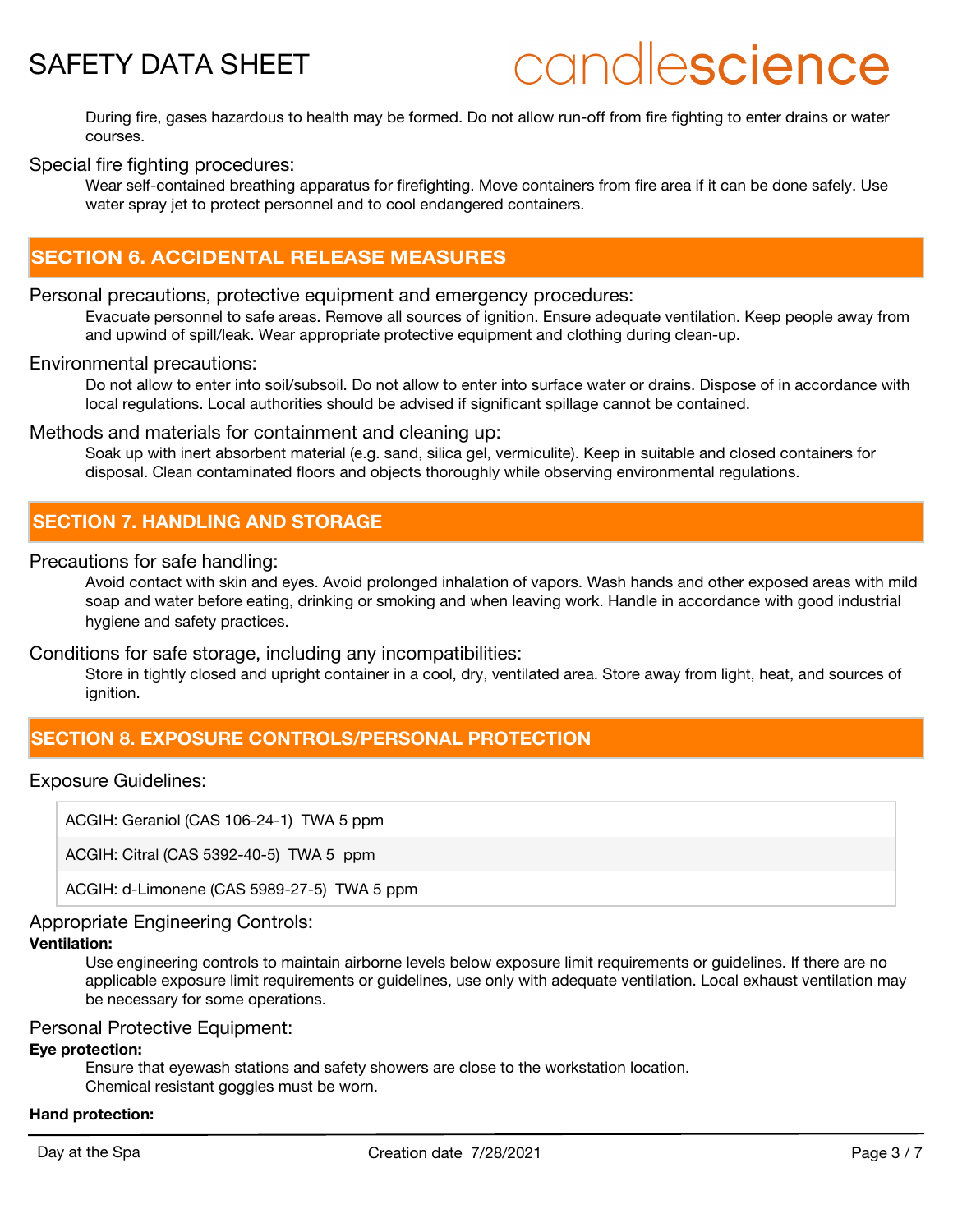

# candlescience

Wear chemical resistant gloves suitable for this material as determined by a hazard assessment. Gloves should be discarded and replaced if there is any indication of degradation or chemical breakthrough.

### **Skin and body protection:**

Wear protective clothing suitable for this material as determined by a hazard assessment.

#### **Respiratory protection:**

Respiratory protection should be worn when workplace exposures exceed exposure limit requirements or guidelines. If there are no applicable exposure limits or guidelines, use an approved respirator where there is a potential for adverse effects, including but not limited to respiratory irritation or odor, where indicated or required by the exposure assessment. Selection of air-purifying or positive-pressure supplied air will depend on the results of the exposure assessment which includes an evaluation of the specific operations and the actual or potential airborne concentrations. The type of cartridge or filter to be used must be selected and approved for the chemical, class, or classes of chemicals likely to be encountered in the workplace. For emergency conditions, use an approved positive-pressure self-contained breathing apparatus.

#### **General hygiene considerations:**

Handle in accordance with good industrial hygiene and safety practice. Remove contaminated clothing and protective equipment before entering eating areas. Wash hands before breaks and immediately after handling the product.

## **SECTION 9. PHYSICAL AND CHEMICAL PROPERTIES**

| Appearance:                                   | Liquid                        |
|-----------------------------------------------|-------------------------------|
| Color:                                        | Colorless to light yellow     |
| Odor:                                         | Characteristic                |
| Odor threshold:                               | N/A                           |
| pH:                                           | N/A                           |
| Melting point:                                | N/A                           |
| Boiling point:                                | N/A                           |
| Flashpoint:                                   | 96.6 °C<br>$\circ$ F<br>205.8 |
| Evaporation Rate (Butyl Acetate = 1): $N/A$   |                               |
| Flammability (solid, gas):                    | N/A                           |
| Upper lower flammability or explosive limits: | N/A                           |
| Vapor density (Air=1):                        | N/A                           |
| Vapor pressure:                               | N/A                           |
| Specific gravity (H2O=1):                     | 0.992-1.032                   |
| Solubility in water:                          | N/A                           |
| Solubility in other solvents:                 | N/A                           |
| Partition coefficient: n-octanol/water:       | N/A                           |
| Auto-ignition temperature:                    | N/A                           |
| Decomposition temperature:                    | N/A                           |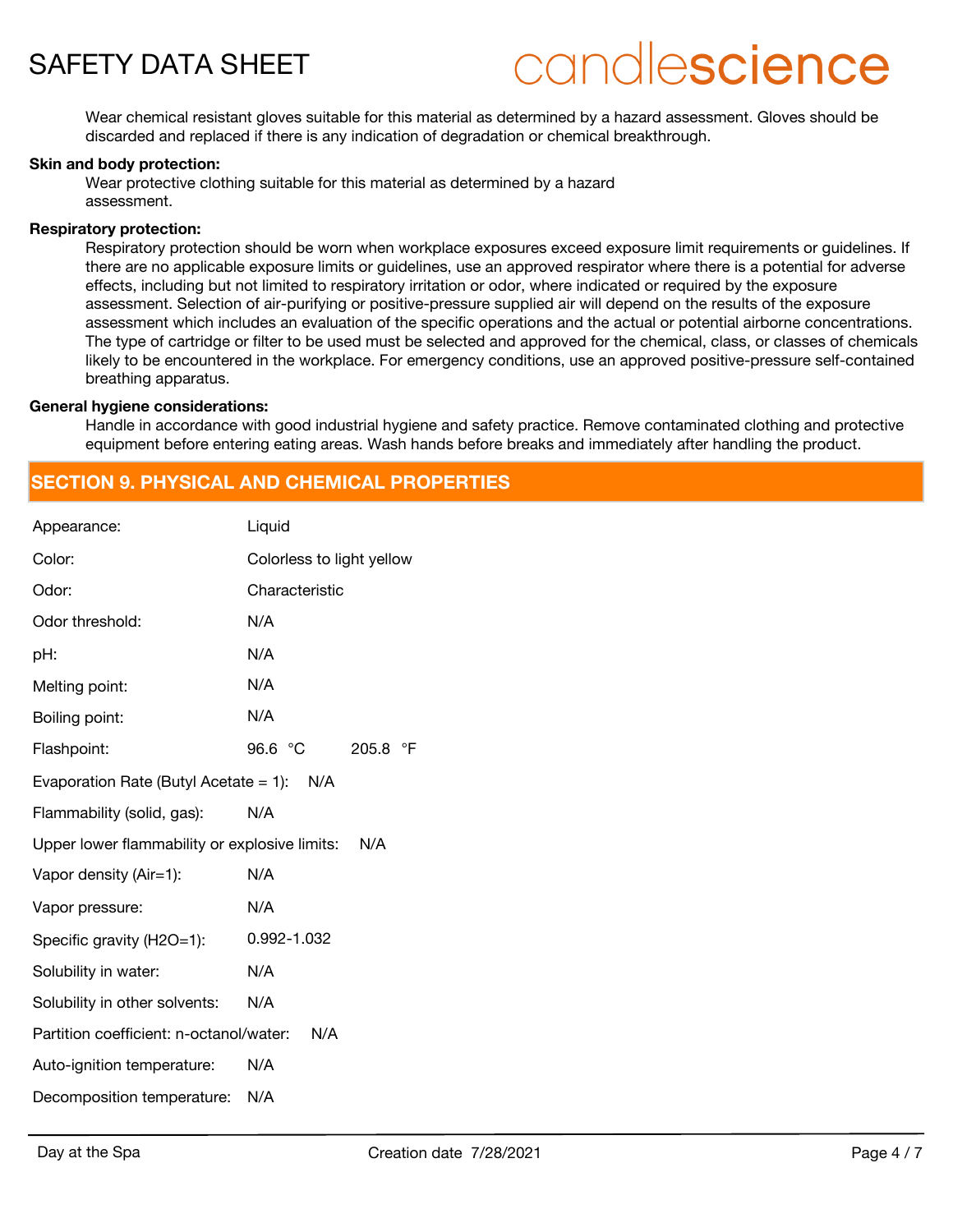# candlescience

| Kinematic viscosity:  | N/A |
|-----------------------|-----|
| Dynamic viscosity:    | N/A |
| Explosive properties: | N/A |
| Oxidizing properties: | N/A |
| Refractive index:     | N/A |

# **SECTION 10. STABILITY AND REACTIVITY**

### **Chemical stability:**

The product is stable and non-reactive under normal conditions of use, storage and transport.

### **Possibility of hazardous reactions:**

Material is stable under normal conditions.

### **Conditions to avoid:**

Heat, flames and sparks. Temperature extremes and direct sunlight.

### **Incompatible materials:**

Strong oxidizing agents. Strong acids. Strong Bases.

### **Hazardous decomposition products:**

No hazardous decomposition products are known.

# **SECTION 11. TOXICOLOGICAL INFORMATION**

### **Acute oral toxicity:**

2790 mg/kg

### **Acute dermal toxicity:**

5610 mg/kg

### **Acute inhalation toxicity:**

N/A

### **Skin corrosion/irritation:**

Causes skin irritation

### **Serious eye damage/eye irritation:**

Causes serious eye damage

### **Respiratory or skin sensitization:**

May cause an allergic skin reaction

### **Mutagenicity:**

N/A

### **Reproductive toxicity:**

N/A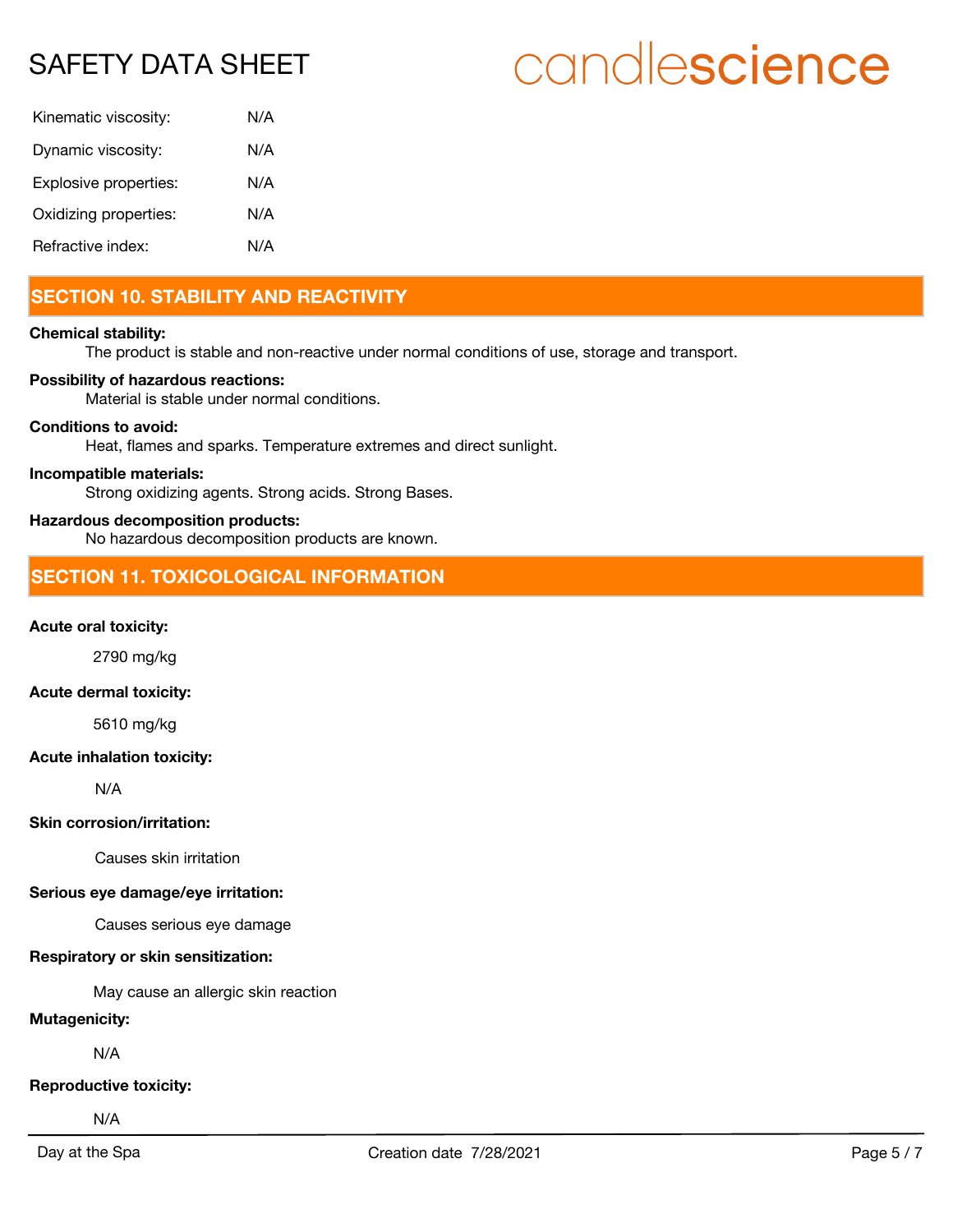# candlescience

### **Carcinogenicity:**

### N/A

Please note: Mixtures have not been tested for health hazards. The health hazard information presented is provided in accordance with US 29 CFR 1910.1200 and is based on the testing of individual components which have been shown to cause or may cause these health effects when tested at higher concentrations or at full strength.

# **SECTION 12. ECOLOGICAL INFORMATION**

### **Ecotoxicity:**

The product is not considered harmful to aquatic life or to cause long-term adverse effects in the environment

### **Persistence and Degradability:**

N/A

### **Bioaccumulation:**

N/A

### **Other Adverse Effects:**

N/A

## **SECTION 13. DISPOSAL CONSIDERATIONS**

### **Disposal instructions:**

Collect and reclaim or dispose in sealed containers at licensed waste disposal site. Do not allow this material to drain into sewers/water supplies. Do not contaminate ponds, waterways or ditches with chemical or used container. Dispose of contents/container in accordance with local/regional/national/international regulations.

### **Local disposal regulations:**

Dispose in accordance with all applicable regulations.

#### **Hazardous waste code:**

The waste code should be assigned in discussion between the user, the producer and the waste disposal company.

### **Waste from residues/unused products:**

Dispose of in accordance with local regulations. Empty containers or liners may retain some product residues. This material and its container must be disposed of in a safe manner.

### **Contaminated packaging:**

Since emptied containers may retain product residue, follow label warnings even after container is emptied. Empty containers should be taken to an approved waste handling site for recycling or disposal.

| <b>SECTION 14. TRANSPORT INFORMATION</b> |                                                                      |  |  |
|------------------------------------------|----------------------------------------------------------------------|--|--|
| <b>IATA UN Number:</b>                   | UN 3082                                                              |  |  |
| <b>IATA UN Proper Shipping Name:</b>     | Environmentally hazardous substance, liquid, n.o.s (BENZYL BENZOATE) |  |  |
| <b>IATA Transport Hazard Class:</b>      | 9                                                                    |  |  |
| <b>IATA Packing group:</b>               | $\mathbf{III}$                                                       |  |  |
| <b>IATA Environmental Hazards:</b>       | N/A                                                                  |  |  |
| <b>IATA ERG Codes:</b>                   | N/A                                                                  |  |  |
|                                          |                                                                      |  |  |